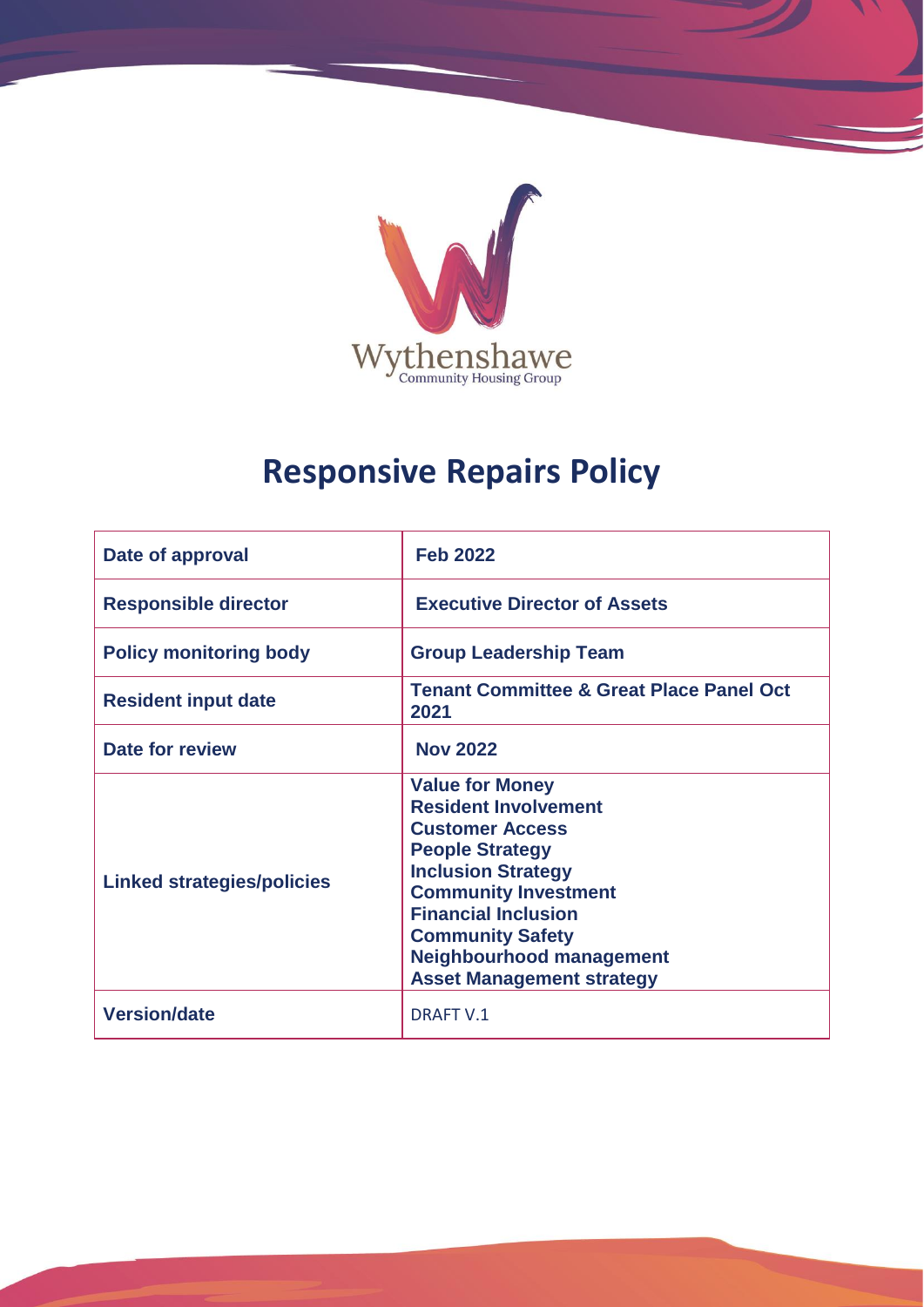# **1.0 KEY OBJECTIVES:**

- **1.1** Wythenshawe Community Housing Group (WCHG) is committed to the provision of an excellent Repairs and Maintenance service to ensure the satisfaction of its tenants and leaseholders, to protect the value of its housing stock and achieve value for money. In order to achieve this, WCHG will:
	- Ensure colleagues are clear on the objectives of WCHG with regard to Repairs and **Maintenance**
	- Ensure colleagues are provided with appropriate training
	- Meet our Repairs and Maintenance targets with a 'Right First Time' approach
	- Focus on improving the average time taken to complete a repair, across all repair types
	- Ensure that our service to all customers reflects WCHG tenancy agreements, leases, legal requirements, best practice and regulatory guidance under the HCA's Regulatory Framework 2015 requirements
	- Work collaboratively with all key partners to ensure that we achieve these objectives
	- Produce service standards in consultation with our tenant involvement mechanisms
	- Establish the principles for performance standards and performance management
	- Explain tenants' responsibilities and identify where a recharge approach may be appropriate
	- Identify situations where vulnerable tenants may require support with repairs
	- Ensure that tenants' homes meet the standard set out in the Government's Decent Homes Guidance and continue to maintain their homes to at least this standard

#### **2.0 INTRODUCTION**

- **2.1** All responsive repair works will be carried out by WCHG in line with this policy and will be undertaken by the WCHG direct labour organisation, Wythenshawe Works or approved sub-contractors employed by WCHG.
- **2.2** WCHG will provide a quick, efficient and cost effective responsive and planned repair service in order to provide tenants with homes that are safe and well maintained in sustainable neighborhoods.
- **2.3** A separate policy is in place to cover repairs carried out on empty homes, referred to as the Empty Homes Policy.
- **2.4** WCHG will undertake an annual zero-based budget process for repairs and seek to make the most efficient use of this budget. The costs of the repairs service, and the cost of the provision of the preventative service, will be contained within the budget set. WCHG will drive performance, improvements, cost savings and enhanced service offerings to achieve Value for Money.
- **2.5** WCHG will take a strategic approach to ensure that repairs on our stock relate to current maintenance needs, deliver a right first time approach, enhance sustainability, deliver value for money and are directly influenced by our tenant's feedback and priorities. This will be underpinned by our Asset Management Plan.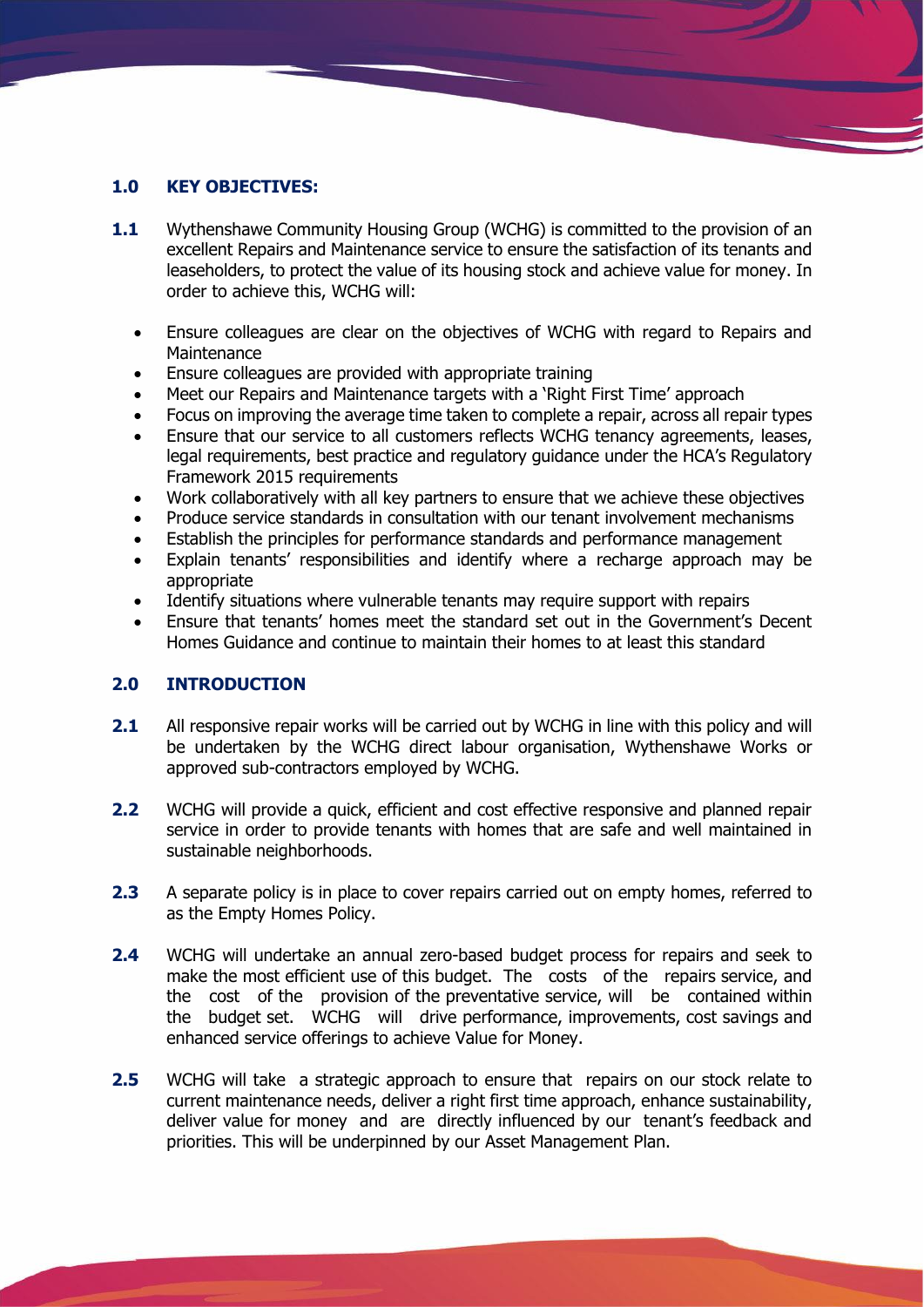- **2.6** WCHG will annually monitor, track and review demand profiles of its housing stock for maintenance and plan resources appropriately to ensure homes are maintained and we make best use of those resources available. This data will also ensure our programmed investment work minimises component failure. A formal annual review and report will be undertaken each summer ahead of the following years budgeting process.
- **2.7** All Wythenshawe Works operatives receive the appropriate health and safety training on a regular basis. Individual technical qualifications are maintained in accordance with regulatory and legal requirements.
- **2.8** Policy and procedural developments are briefed out to all colleagues with responsibility for service delivery as required.
- **2.9** This policy will also provide information about the repairing responsibilities of WCHG and the responsibility of the tenants and leaseholders. It outlines the policy for repairs and how repairs are categorised dependent on urgency, type and size of work.

#### **3.0 RIGHT FIRST TIME**

- **3.1** WCHG will deliver a right first-time approach to repairs and maintenance.
- **3.2** To achieve right first time, WCHG will attend the property and complete the repair in one visit, utilising materials from the Technician's van.
- **3.3** Where a Technician leaves the property to collect material items from WCHG approved stores, the job will be considered a right first-time failure.
- **3.4** Failures in right-first time will be reported and analysed and van stocks reviewed and updated as required in order to maximize right first-time performance
- **3.5** All other repairs that must be re-attended on a different day will not be classed as right first time and will be recorded in the housing management system as 'follow on work' required.
- **3.6** WCHG will measure this approach and seek to continually improve the number of jobs completed on the first visit.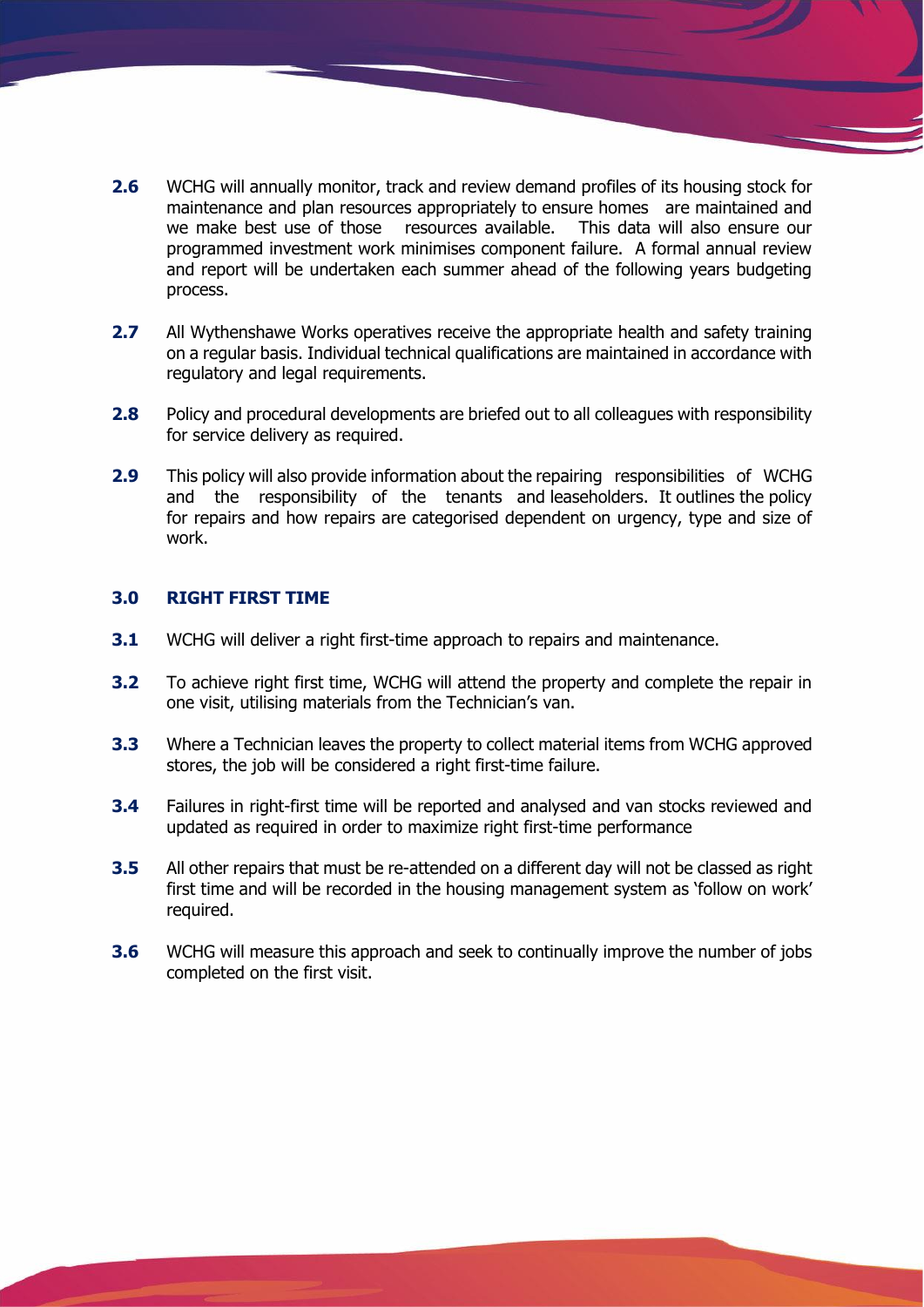## **4.0 REPAIR CATEGORIES**

**4.1** There are two main categories of repair: **Responsive Repairs**, made up of Emergency Repairs and Appointed Repairs and **Planned Repairs**, made up of Six Week Repairs and Programmed Repairs:

#### **4.2 Responsive Repairs**

**4.3** All responsive repairs will be completed by appointment at a time and date agreed with the Tenant at the time of reporting.

#### **4.4 Emergency Repairs**

- **4.5** Emergency repairs are carried out when there is a potential danger to health or risk to the safety of the occupants or third party or a danger of serious damage to the building. Priority will be given to those repairs that arise from acts of harassment or anti-social behavior.
- **4.6** Emergency repairs will be attended to and completed within 24 hours. In order to provide an enhanced level of customer service, WCHG will endeavor to attend all emergency repairs within the first 3 hours after the repair is reported.
- **4.7** Should a tenant not be available within the first 3 hours, they will be given a 2-hour appointment slot to suit them within the 24 hours target.
- **4.8** In some instances, it may only be practical to carry out a temporary repair to make the situation safe and secure. Once this has been done, arrangements will be made to complete at a second appointment, at a time and date agreed with the tenant.
- **4.9** The following are examples of emergency repairs (this is not an exhaustive list):
	- Water and Drainage **Systems** Burst pipes, cylinders or tanks where there is an uncontrollable flow of water that the tenant cannot contain No cold water – if there isn't a general problem in the neighbourhood
		- Where effluent is overflowing into the property or garden
	- W.C. Blocked W.C. where there is only one in the property (Tenants may have to pay for this repair)
	- Electrics Complete power failure (if nearby homes are also affected, contact the electric company instead of the Group)
		- Failure of communal lighting
		- Faults to bathroom, kitchen or staircase lighting
		- Smoke alarm that cannot be silenced, where no fire emergency exists
		- Communal TV aerial failure in schemes for vulnerable tenants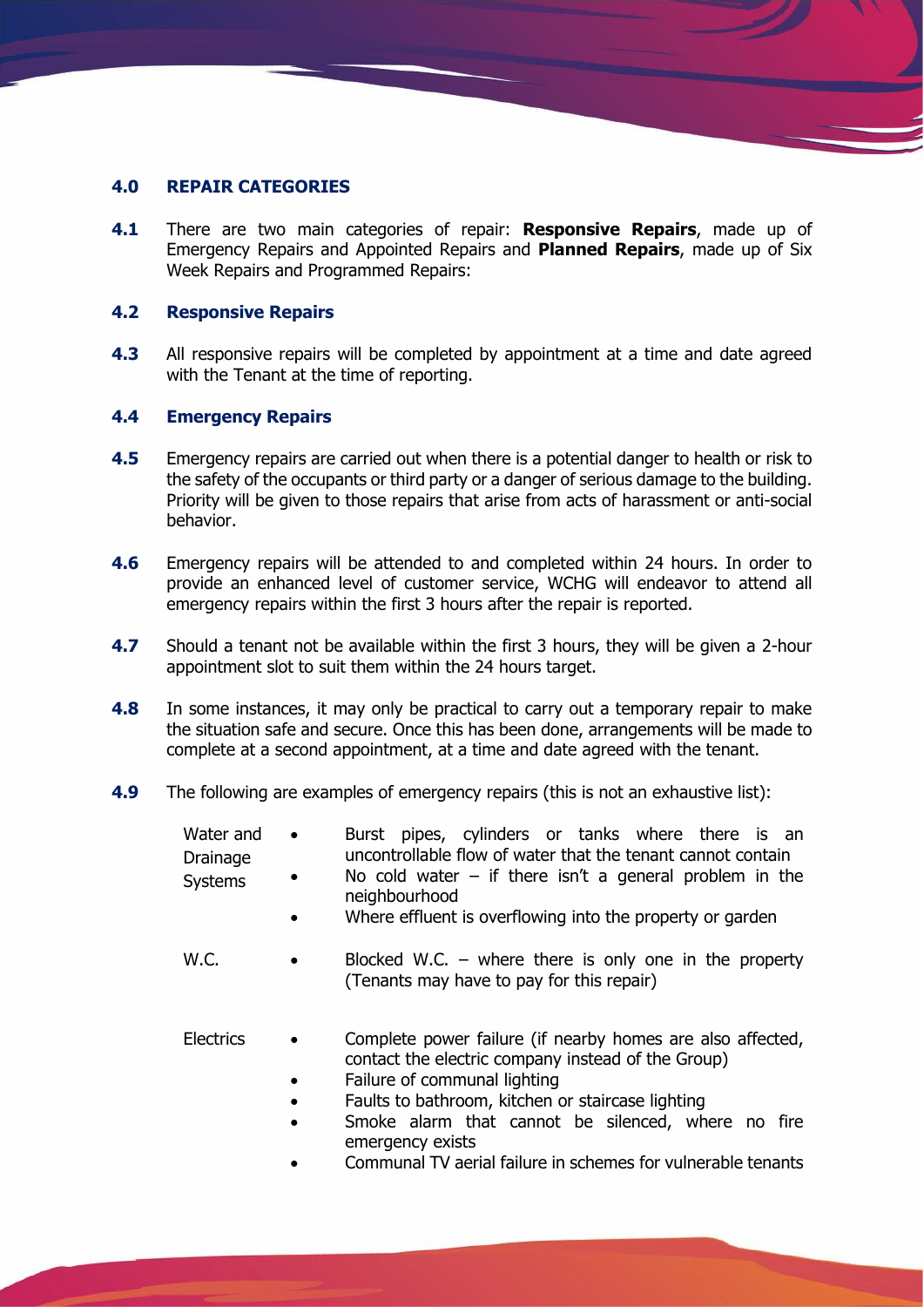| Domestic | Any burst on a heating system which is likely to cause water |
|----------|--------------------------------------------------------------|
| Heating  | damage<br>.                                                  |

**Systems** 

- From  $1<sup>st</sup>$  October to  $31<sup>st</sup>$  March or where tenants are classed as vulnerable
	- No heating where you do not have a separate gas or electric fire
	- No hot water when no other source in the property e.g. Immersion heater or electric shower

**Property Security** 

- Lock or broken window lock  $-$  if it makes the property insecure (tenants may have to pay for this repair) Lost keys  $-$  if it makes the property insecure (tenants may
- have to pay for this repair)
- Lifts Any faulty lift
- Gas Leak Gas smell leaks should directly be reported to Cadent on 0800 111 999, in line with the Gas Maintenance and Safety Management Policy
- **4.10** For the purposes of this policy the definition of a vulnerable household, when determining the eligibility of a heating related emergency, is deemed to be where a member falls into any of the following categories:
	- Older person
	- Child under 3 years old
	- Person with a disability
- **4.11** Discretion, where appropriate will be applied by a manager of the relevant section.
- **4.12** WCHG provides emergency repairs with local housing partners, One Manchester and Southway outside of office opening hours, during evenings, weekends and bank holidays, which can be accessed via the contact centre.
- **4.13** WCHG will aim to respond within 3 hours under the out of hours service to make safe the incident and repair where practical to do so.

## **4.14 Appointed Repairs**

- **4.15** Appointed Repairs are carried out when situations don't pose a health hazard but cause an inconvenience, discomfort or nuisance to the occupants or third party and are likely to lead to further deterioration of the building if the problem persists.
- **4.16** Appointed repairs may be reported by the tenant or identified and reported by a WCHG colleague. Repairs identified whist an annual health and safety inspection is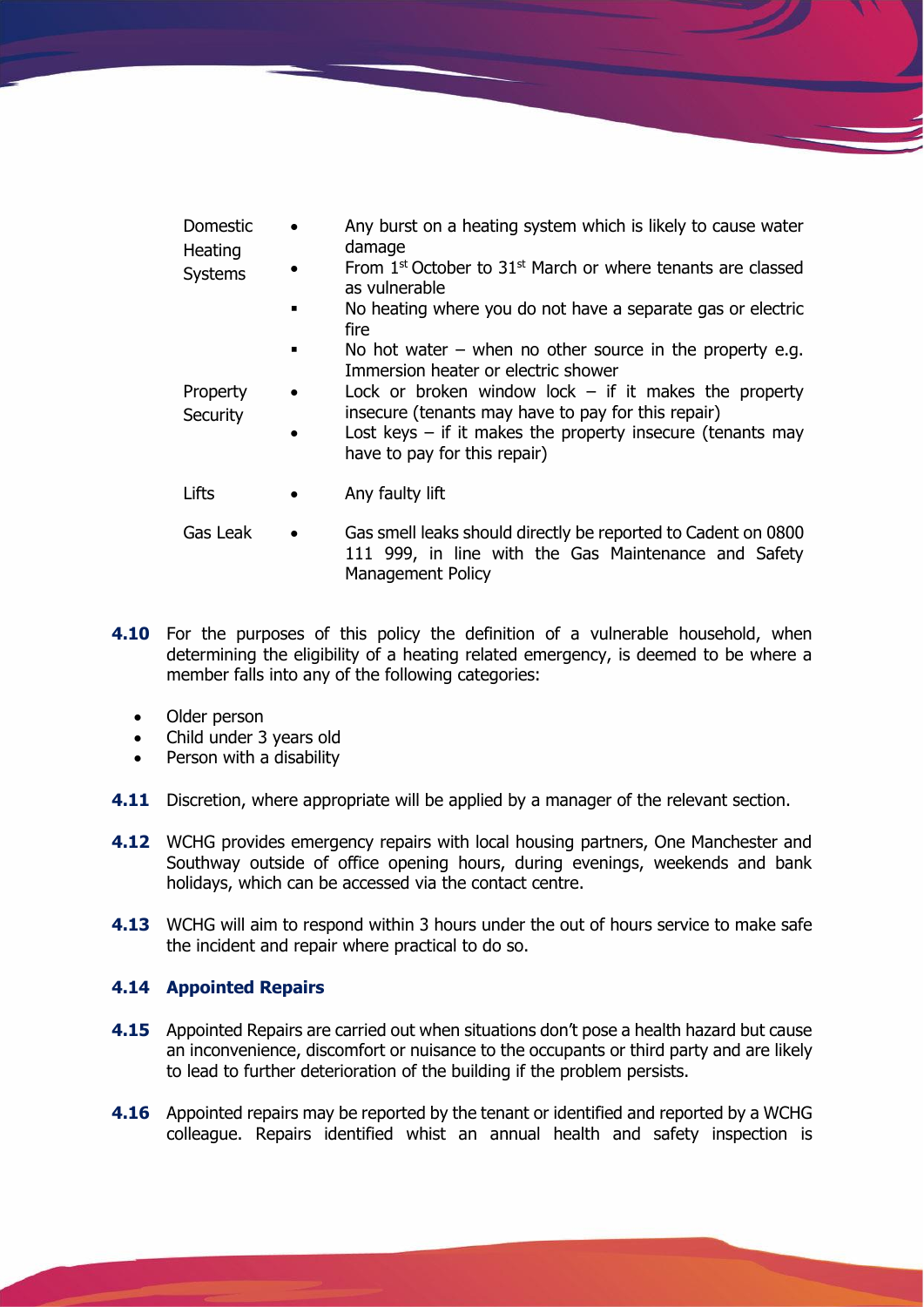undertaken will be recorded as a new job under a specific priority for reporting purposes only. Repairs of this nature will be treated as all other appointable repairs.

**4.17** The following are examples of responsive repairs which will be completed by appointment (this is not an exhaustive list):

| Any leak,<br>which has<br>been<br>controlled by<br>the tenant | $\bullet$<br>$\bullet$<br>$\bullet$<br>$\bullet$ | Running overflow<br>Dripping tap<br>Leak on a wastepipe<br>Any appliance which leaks only when used                                |
|---------------------------------------------------------------|--------------------------------------------------|------------------------------------------------------------------------------------------------------------------------------------|
| W.C.                                                          | $\bullet$<br>$\bullet$<br>$\bullet$              | Non-flushing W.C. that can be flushed in another way<br>Renewal of W.C. pan where there is only one in the property<br>Noisy pipes |
| Miscellaneous                                                 |                                                  | Defective entry phone system                                                                                                       |

- Loose or detached banister or handrail
- Rotten or defective flooring or stair treads
- General wear and tear to kitchen units
- Electrics Light switches not working (where not in kitchen)
	- Partial or individual faults to plugs/outlets

#### **4.18 Six Week Repairs**

- **4.19** Six Week repairs are repairs which are external or larger repairs which have a high value or are multiple trades; these repairs are carried out when situations do not pose a risk to the health, safety and security of the occupants or third party and/or specific/specialist materials may be required.
- **4.20** The following are examples of six-week repairs; this is not an exhaustive list:
	- Roof and gutter repairs
	- Footpath repairs
	- Internal doors
	- Plastering
	- Pointing and brickwork
	- Timber infestation / damp and rot

## **4.21 Programmed Repairs**

**4.22** Programmed repair works are repairs which have been identified as common to a number of properties in a geographical area of a non-urgent nature and are able to be delivered collectively as part of an investment activity scheme to deliver value for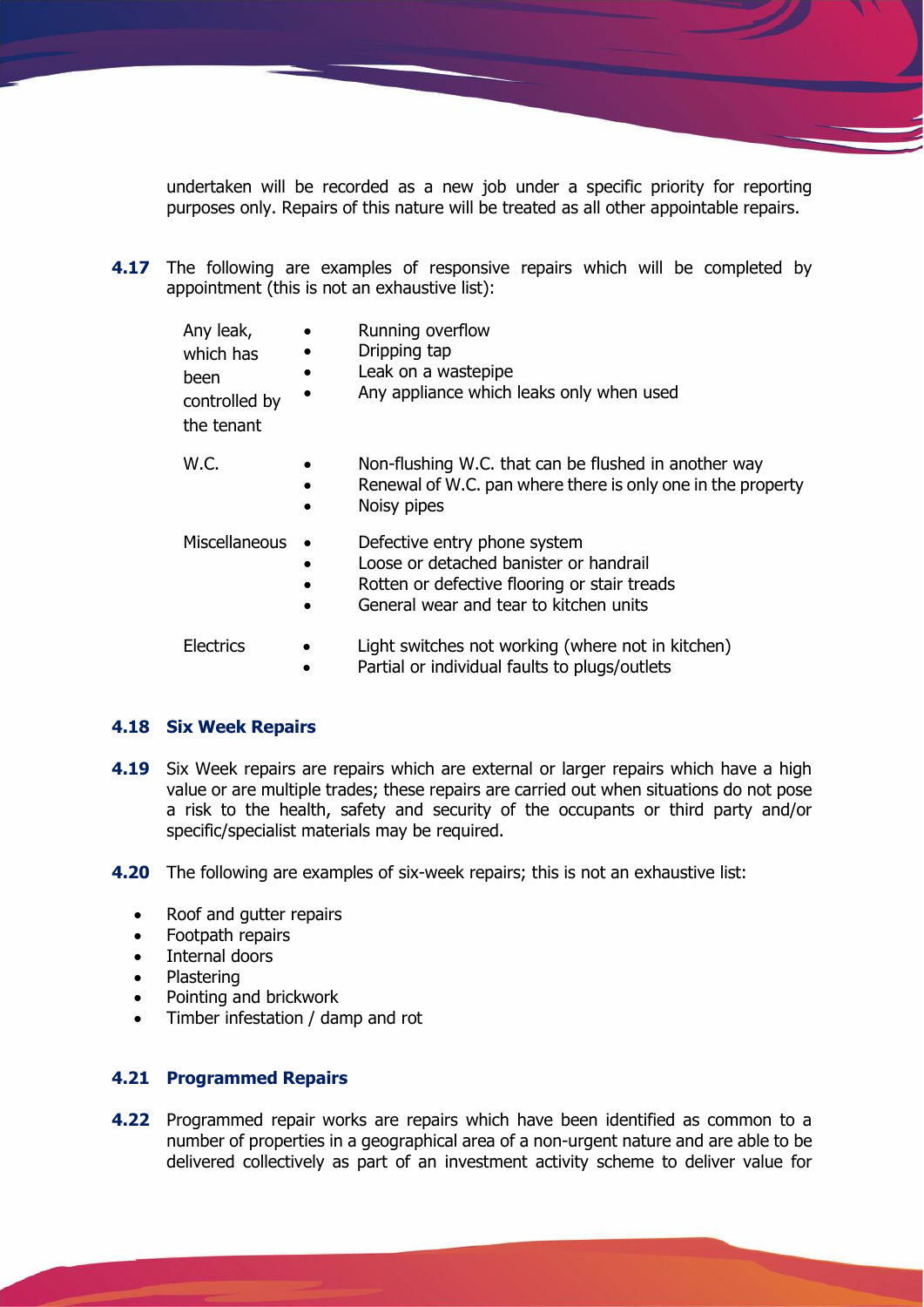money. An example would be wholesale replacement of failed double-glazed units. WCHG would take a 'batching' programmed approach to such requests. Tenants will be kept fully informed of the programme, including extent of works and timescales for delivery.

**4.23** In extreme unexpected/unavoidable circumstances where works are unable to take place, e.g. global pandemic, all jobs may be put on hold until further notice. Senior Managers will define the procedure for returning these works to the usual streams in line with corporate priorities.

## **5.0 REPORTING REPAIRS**

- **5.1** Repairs can be reported in accordance with our customer access strategy and in the following key ways:
	- By telephone Customer Services Officers (CSOs) are available daily Monday to Friday to answer all enquiries in line with customer access strategy and published opening times
	- Out of Hours Monday to Friday, weekends and Bank Holidays, the same number can be used to access the out of hours emergency repair line
	- In person  $-$  at one of our reception offices open daily Monday to Friday in line with published opening times and access strategy
	- Internet [www.wchg.org.uk,](http://www.wchg.org.uk/) using our online service tenants can also view their repair history and rent statements
	- Via mobile app using our bespoke WCHG app, tenants are able to report certain noncomplex repairs and book appointments from their mobile phone
- **5.2** WCHG will provide appropriate interpretation and translation services when required and ensure appropriate technology solutions are in place to support customers and officers in the diagnosis of repairs and efficiency in deploying operatives effectively.

#### **5.3 Appointments**

- **5.4** All Responsive repairs are appointable at the time of reporting the repair. Appointments for Six Week and Programmed repair categories will be made at a later date. A team member will contact the tenant to arrange a convenient start date.
- **5.5** Monday Friday appointments are offered between the hours of 8:00am and 6:00pm, at a time agreed with the tenant.
- **5.6** Saturday appointments are between 8:00am and 3:00pm (last appointment 2:00pm start).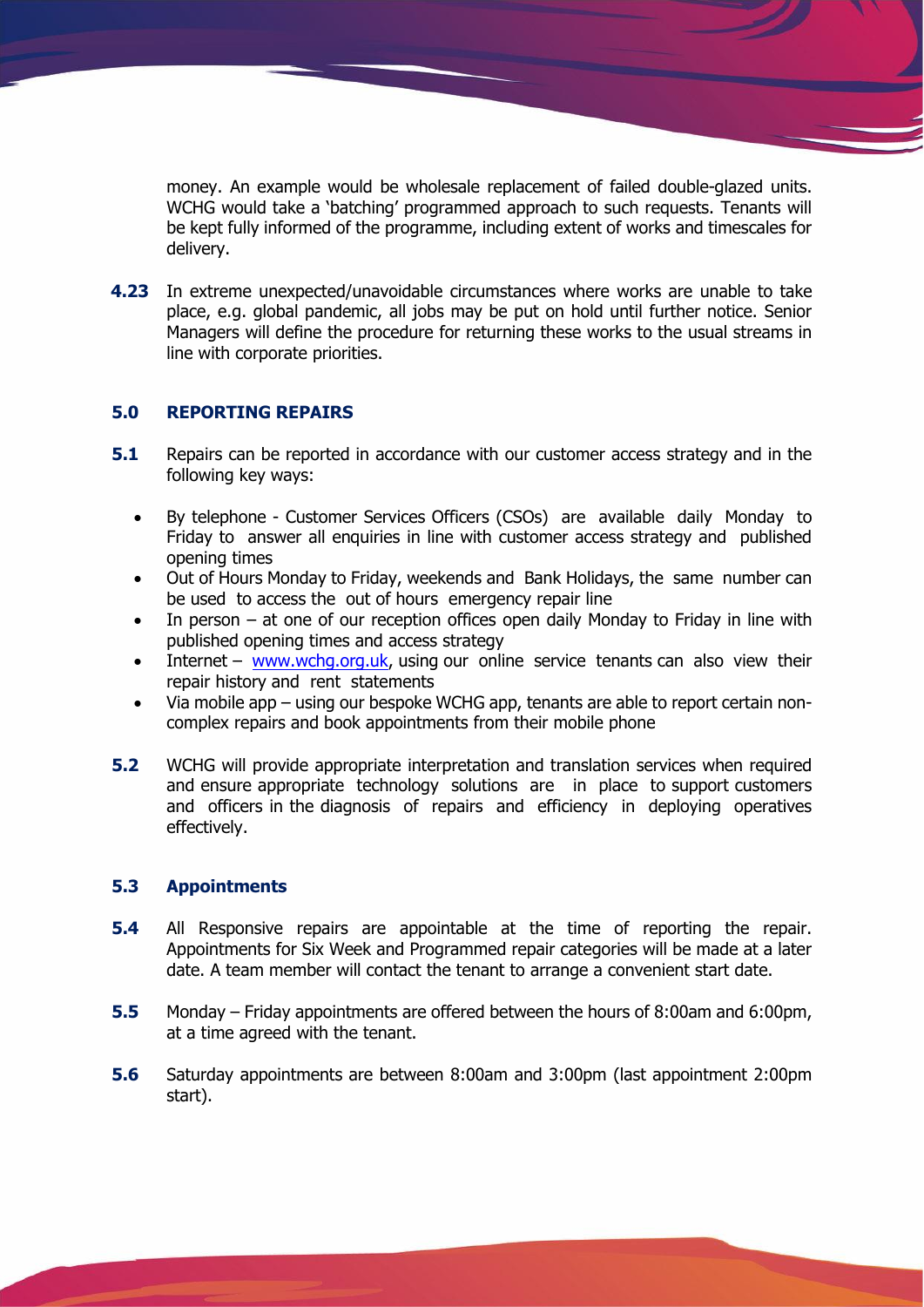**5.7** For tenants who are unavailable within the core times, WCHG will endeavor to accommodate their needs with a suitable alternative appointment time.

# **6.0 RESPONSIBILITIES**

- **6.1** Responsibility for the maintenance of the WCHG homes is shared between the tenant and WCHG. Tenants are expected to keep the property in good decorative order and undertake the following minor repairs:
	- Easing to internal doors to fit carpets
	- Clearing blocked sinks, basins and shower wastes
	- Replacing electric fuses, light bulbs, tap washers, sink and bath plugs (unless) communal)
	- Relighting boilers
	- Filling plaster cracks and internal decoration
	- Toilet seat repairs and replacements
	- Plumbing in washing machines and repairs to own equipment
	- Repairing damage caused by themselves or their visitors
	- Repair any fittings or appliances not provided by the Group
	- TV aerials or satellite dishes (unless communal) and any damage to property or neighboring property caused by their installation
	- Clothes posts and lines (unless communal)
	- Curtain rails and battens
	- Garden areas, including tenants own fencing
- **6.2** WCHG have a legal responsibility for keeping the structure, exterior and services of the building and most of the fixtures and fittings in good order. These include:
	- Drains, gutters and external pipes
	- Roofs
	- External brickwork and doors, window sills and frames
	- Chimneys, chimney stacks and flues
	- Pathways within property boundaries, steps and other forms of access
	- Plastering
	- Repairs to boundary walls or boundary fences
	- Replacing keys and locks (tenants may be charged for this if replacement is a consequence of their actions)
	- All services. This includes gas and water pipes and electrical wiring
	- Communal entrances, halls and passageways, stairways and lifts
	- Communal lighting
	- Communal security systems
	- Communal aerial systems
- **6.3** NB. For leasehold and shared ownership properties, the repair responsibilities will be set out in the lease and will take precedent over the above. See section 15.0 for additional information.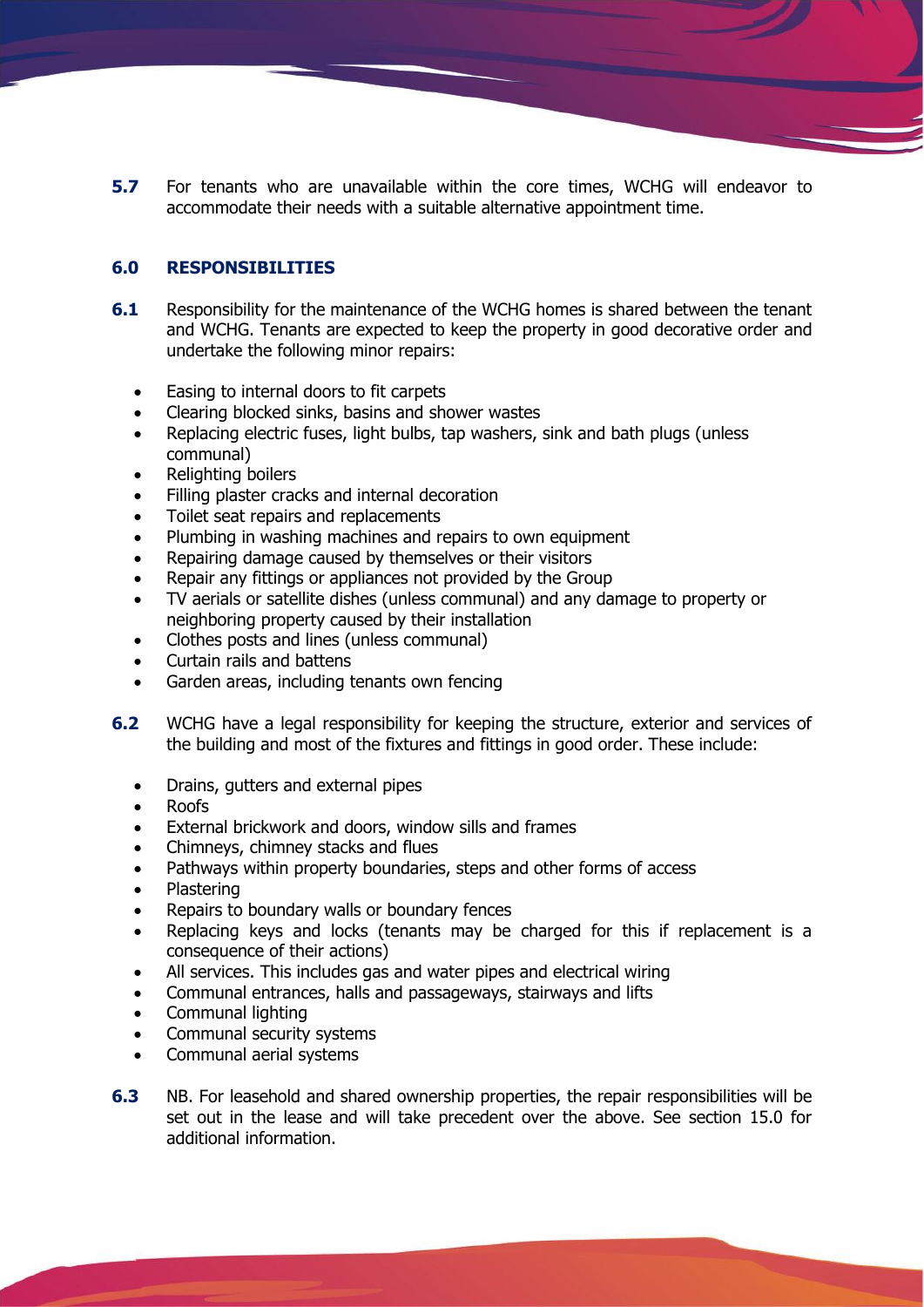# **7.0 INSPECTIONS**

- **7.1** Inspections can be classified as either pre-inspections or post inspections.
- **7.2** Pre-inspections may be needed to accurately diagnose problems and determine what work is required, or to support a vulnerable tenant who is seeking assistance on a defect.
- **7.3** It is WCHG intention to minimise the use of pre-inspections and maintain inspection levels at around 5% in line with best practice. Examples of where they are necessary include:
	- Where the tenant is unable to fully explain the repair required and needs our assistance
	- The responsibility for the repair lies with the tenant or it is unclear
	- Where a work schedule is required to cover major or multiple repairs
	- A previous repair has not solved the problem
- **7.4** Many pre-inspections by surveyors result in no further work at the property and are actually advisory visits on managing controls or condensation advice etc., these will be identified as a separate category of inspection visits and demand levels used to inform our programmes and product choices.
- **7.5** Post inspections will be carried out to collate 'quality' information regarding the repairs. We set an annual inspection target (between 5% and 12% of jobs completed) for post inspections which will prioritise certain areas identified within our service improvement plan fed from customers feedback and complaints monitoring. We will use the information gathered to improve the repairs process and ensure an acceptable level of quality is achieved. This is reviewed annually as part of the demand analysis work each summer.

## **8.0 CANCELLATIONS**

- **8.1** Repairs will only be cancelled when:
	- The tenant requests it
	- The work has been completed by someone else
	- The work is to be completed on a planned programme of works
	- Cases of no access  $-$  general appointed repairs only

#### **9.0 NO ACCESS**

- **9.1** It is the responsibility of the tenant to provide access for Technicians to carry out repairs and for Surveyors to carry out inspections which have been ordered.
- **9.2** WCHG will confirm with the customer the appointment for the repair or inspection verbally at the time of reporting, or in writing or text to the tenant's choice. Text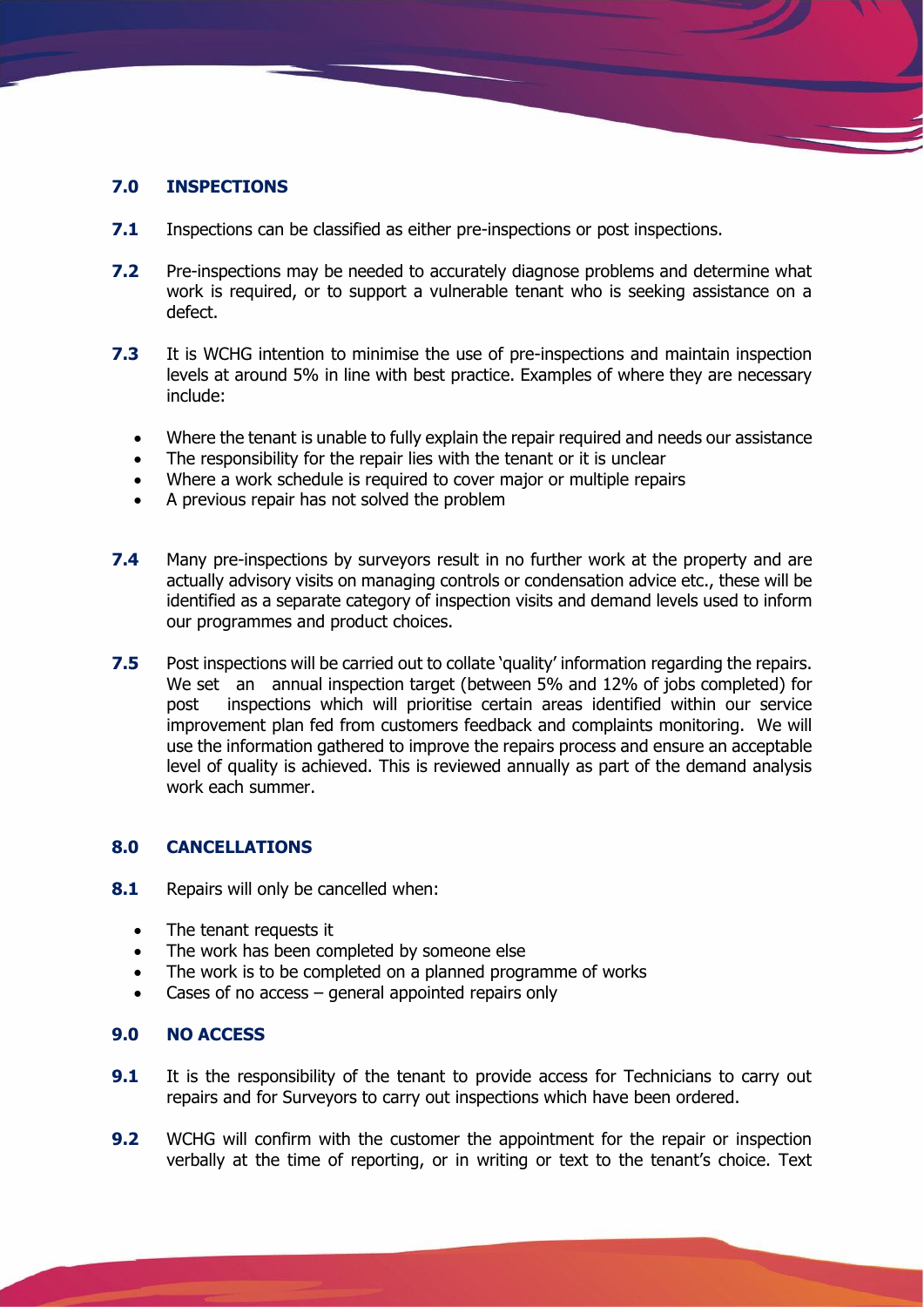appointment reminders are also sent the day before all responsive repair appointments.

- **9.3** If the repair is an emergency repair, or if insufficient time is available to advise the tenant in writing, we will verbally advise the tenant only. If the tenant fails to provide access for the appointment a missed appointment card will be left, requesting the tenant contacts WCHG to rearrange as soon as possible.
- **9.4** For repairs that **do not** cause any potential risk of disrepair, structural damage or a health and safety risk if left incomplete, where the tenant fails to contact WCHG, the repair will be cancelled.
- **9.5** For repairs that **may** cause a potential risk of disrepair, structural damage or a health and safety risk if left incomplete, where the tenant fails to contact WCHG, Wythenshawe Works will make further attempts to gain access to complete the repair.

#### **9.6 Gas Servicing/Electrical Periodic Inspection – No access**

**9.7** In cases of no access for Gas Servicing or Electrical Periodic Inspection (EPI) appointments – the appointment is cancelled but the job is left open and the Gas servicing/EPI procedure is activated, which could result in legal action.

#### **10.0 RECHARGEABLE REPAIRS**

**10.1** A separate policy exists for rechargeable repairs. A rechargeable repair is where deliberate damage or neglect by the tenant, their family or visiting friends is caused to a property belonging to WCHG. The repair will be highlighted with the customer as rechargeable at the point of reporting or before completing the repair to discuss the recharge payment arrangement in advance of proceeding with the works.

#### **11.0 SELF REPAIR SCHEME**

- **11.1** The WCHG Self Repair Scheme enables tenants to carry out their own minor, nonurgent repairs and claim costs up to a set value back from the Group.
- **11.2** Tenants must submit a self-repair request; qualifying repairs will meet the criteria as set out in the Self Repair Procedure.
- **11.3** All works will be subject to a pre and post inspection by an appropriate member of staff. Qualifying repairs will be up to a value of £200, must be the responsibility of the Group and must not be the consequence of willful damage, neglect, misuse or abuse.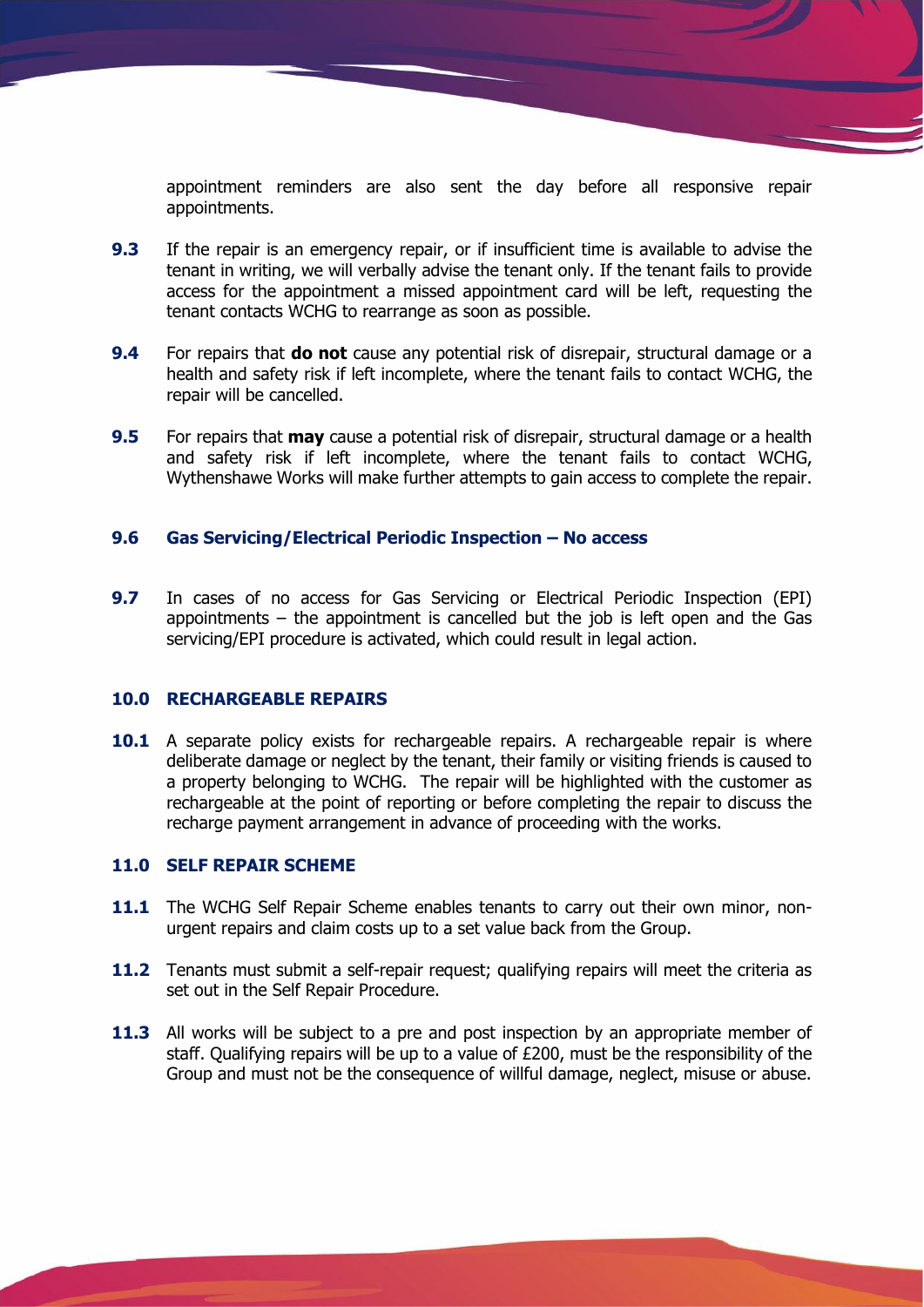#### **12.0 HANDY PERSON**

- **12.1** WCHG delivers a handyperson service to undertake DIY tasks for all its tenants and leaseholders. This service is available in morning or afternoon slots Monday – Saturday and a suitable fixed pricing and menu of repairs will be provided for tenants.
- **12.2** Where a handyperson request is not listed in the fixed prices and/or is of a technical gas/electric nature, a pre-inspection may be offered to determine whether WCHG will undertake the request and/or advise of the cost.
- **12.3** Charges for all handyperson jobs must be paid in advance of works being completed, with no exceptions.

#### **13.0 IMPROVEMENTS AND ALTERATIONS**

13.1 Improvements and installations of services such as Sky, Virgin, BT etc. and alterations to water meters may only be carried out to tenant's homes with written permission from WCHG before the work commences. A separate procedure is in place to support tenants through this process and ensure clarity on standards and responsibilities. An inspection will be undertaken to ensure works are to the required standard. A charge may be levied for any corrections WCHG has to make for substandard work.

#### **14.0 OTHER WORKS CATEGORIES**

#### **14.1 Cyclical Works**

**14.2** Cyclical works are carried out periodically to prolong the life of the building component and to avoid either expensive repairs or a complete breakdown. Cyclical programmes are in place to control and minimise responsive failure demand, for example cyclical painting.

#### **14.3 Gas Servicing**

- **14.4** Gas Safety (Installation and Use) Regulations 1998 require that landlords ensure that appliances and associated equipment to which their duty extends is checked for safety within 12 months of installation and every 12 months thereafter. The Group adopts an MOT style servicing programme.
- **14.5** Annual Gas Safety Checks are completed to this effect with an external audit function in place, full details of which can be found within the Gas Maintenance and Safety Management Policy.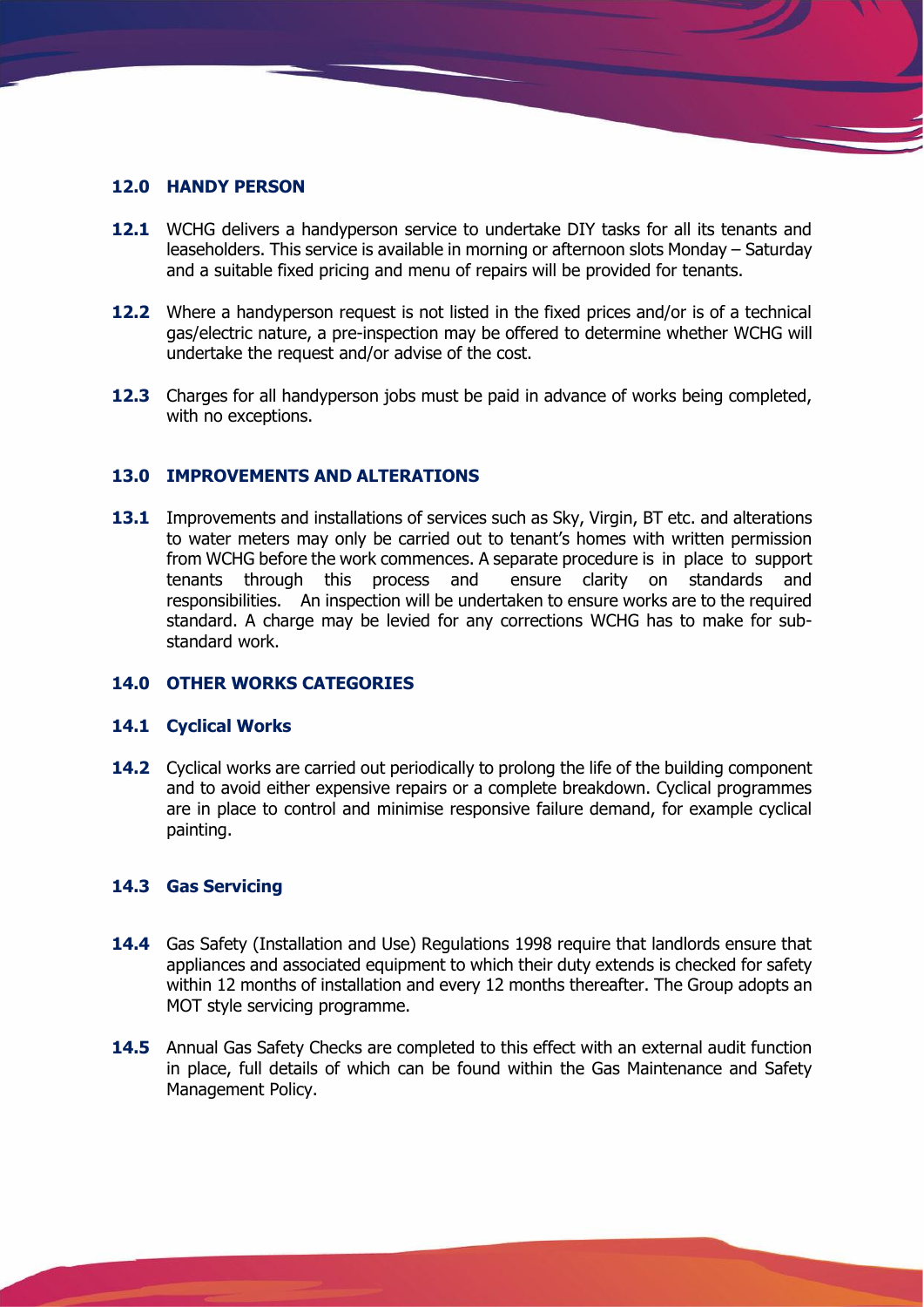**14.6** For properties that do not currently have a live gas supply, the Group will carry out an annual health and safety inspection.

#### **14.7 Electrical Periodic Inspection**

**14.8** The electrical fixed wiring system to every property will be inspected at least once every 5 years or on tenancy change to ensure the installation is safe, full details of which can be found within the Electrical Safety Management Policy.

#### **14.9 Programmed Improvement Works**

- **14.10** Large scale improvements such as kitchens, roofs, bathrooms, hard standings and external painting will be undertaken on a programmed basis in accordance with the stock condition survey and Asset Management Strategy and Plan.
- 14.11 Any associated non-urgent repairs may be deferred until the programme works are to be undertaken.

#### **14.12 Void Properties**

14.13 Repairs on void properties will be completed in line with the Empty Homes Policy, Voids Standard and Procedure. Occasionally it may be practical to postpone some repairs until the new tenant has moved in. In these circumstances the repairs will be authorised by the relevant Void Team Leader or Contract Manager and added to the post-tenancy repair diary.

#### **14.14 Adaptations**

- **14.15** Adaptations are assessed in line with the Equipment and Adaptations Policy and categorised in two ways.
- **14.16** Minor adaptations are small items such as grab rails, lever taps and bathroom rails. Major adaptations are larger scale works such as level access showers, stair lifts or adapted kitchens.

#### **15.0 ASBESTOS**

**15.1** The Group will take all steps possible to identify asbestos and asbestos-containing materials. Any works undertaken to manage the risk from asbestos will be completed as set out in the Asbestos Policy. Asbestos information known to the Group will be shared with operatives and contractors.

## **16.0 COMPLAINTS**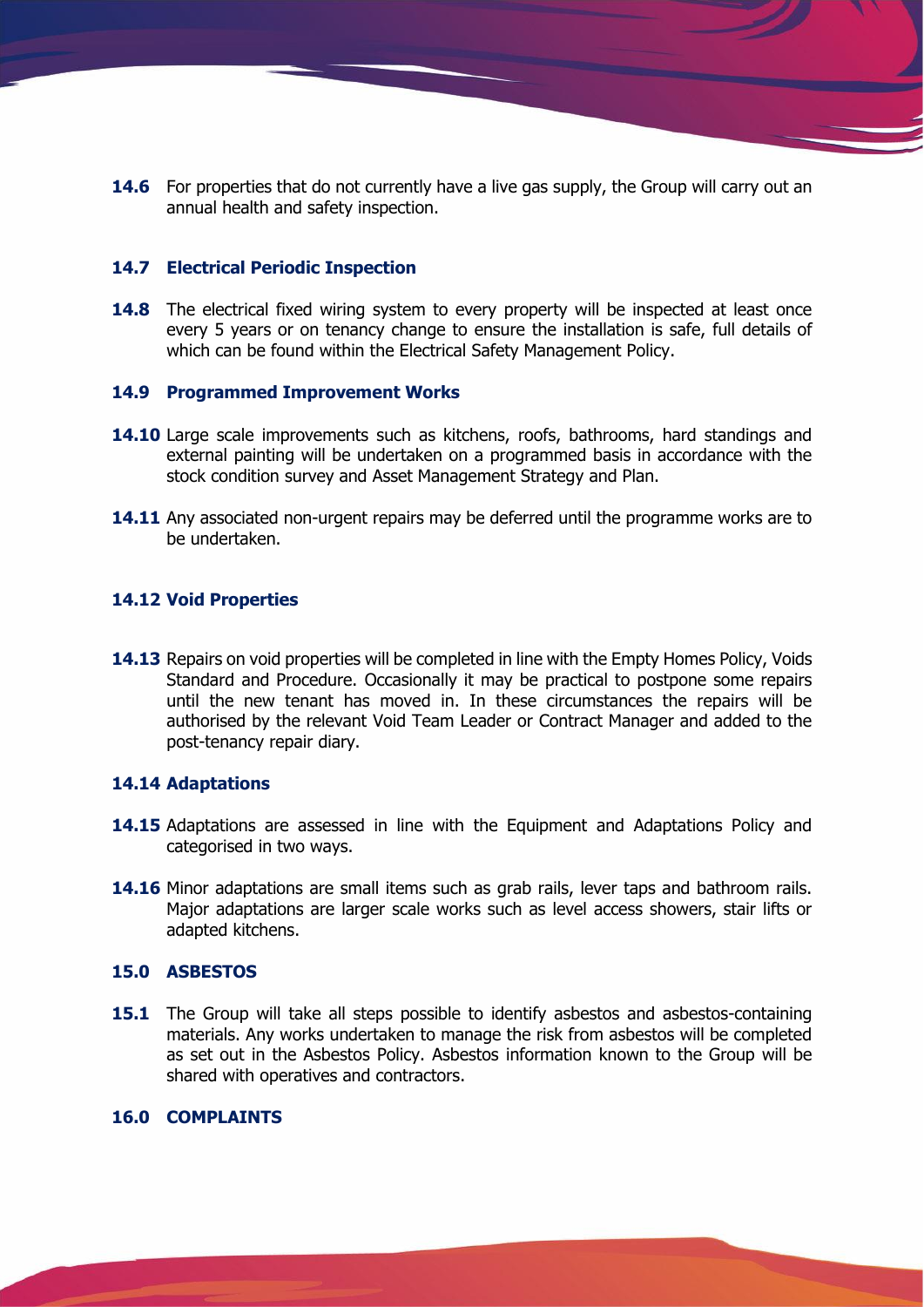**16.1** Tenants who are dissatisfied with the service will be encouraged to follow the complaints procedure. Complaints and claims for compensation will be dealt with through the Complaints, comments and Compliments Policy and Discretionary Compensation Guidance. Legal claims for disrepair will be dealt with outside the complaints policy by the Property Surveying team.

#### **17.0 LEASEHOLD AND SHARED OWNERSHIP PROPERTIES**

- **17.1** WCHG has a different level of repair responsibility for leasehold, shared ownership and extra care properties set out in the individual lease.
- **17.2** In general terms:

**Leasehold property** – WCHG will maintain and repair the structure, exterior and common parts of the building, including drains and external pipes.

**Shared Ownership** – WCHG is not responsible for any repairs or maintenance, unless explicitly stated in the lease or linked with insurance perils and repairing as part of an insurance claim

# **18.0 PERFORMANCE MANAGEMENT**

- **18.1** The performance of Wythenshawe Works will be monitored and actively managed monthly. The measure of performance will be reflected within the Key Performance Indicators (KPI's) and Management Performance Indicators (MPI's) and used to benchmark our repairs service in accordance with best practice. These will be reported regularly to the Executive team, Tenant Committee and Board. We will adopt best practise and benchmark our service with similar peer organisations across the sector to enhance cost and performance metrics.
- **18.2** WCHG will also monitor and track users of the service to assist identifying service improvements or vulnerability issues. Contacting high service users and non-users will help to ensure our service is fit for purpose and tenants are maintaining their tenancy appropriately. Accreditation will be obtained and the repairs service audited routinely as part of the WCHG corporate audit schedule.

## **19.0 CUSTOMER SATISFACTION**

- **19.1** WCHG will gather satisfaction data in a number of ways and report consistently which may include methods such as:
	- On site data collection through mobile hand-held technology
	- Immediate phone back
	- Postal survey
	- Text messages
	- **Internet**
	- External verification (surveys)
	- Bespoke surveys targeted at specific service areas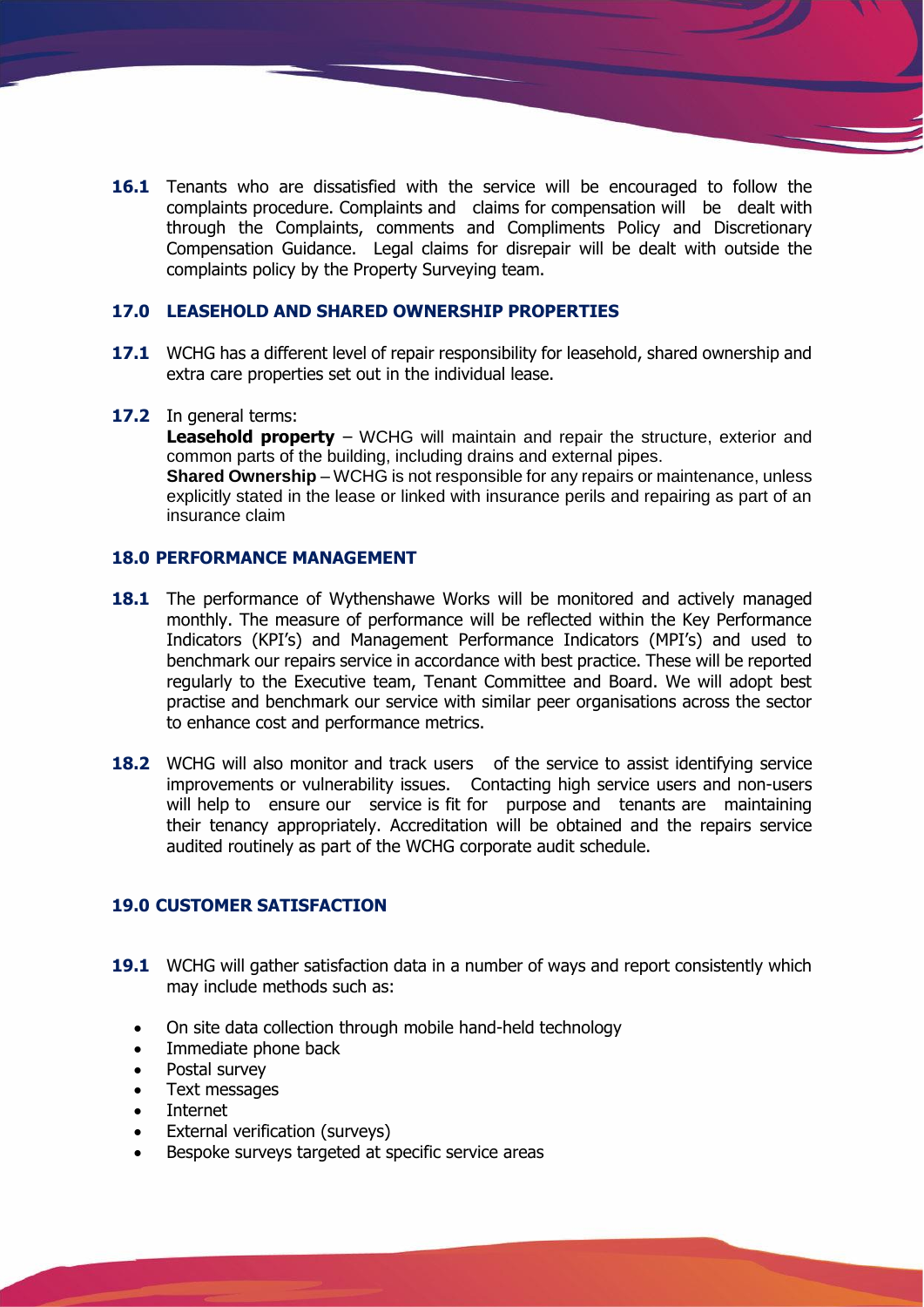- Organisation wide periodic satisfaction surveys
- Language line and translation services

# **20.0 EQUALITY AND DIVERSITY**

- **20.1** WCHG has a responsibility to serve the needs and promote the interests of its entire staff and all tenants/service users. WCHG will provide equal service in accordance with the Equality Act. WCHG works towards developing services, facilities and working practices, which are equally accessible to and appropriate for all its customers, irrespective of their gender, age, race, sexuality, transgender, disability, religion, marital status/civil partnerships or income.
- **20.2** A key element of the Equality standards involves carrying out an Equality Impact Assessment on all existing and, in particular, new policies to ensure they do not have an adverse impact on or have any that can be justified on a particular group.
- **20.3** WCHG will make consideration for all identified vulnerable groups when conducting this service.
- **20.4** At the discretion of WCHG consideration will be given to all vulnerable groups, tailoring our service and customer needs. This will be dealt with case by case on an individual need.
- **20.5** We will provide information in languages other than English, in Braille, Large Print, Compact Disc and Audiotape. Our reception and interview room are fitted with a hearing loop system.

## **21.0 RELATED POLICIES AND PROCEDURES**

- Responsive Repairs Procedure
- Gas maintenance and Safety Management Policy
- Empty Homes Policy, Procedure and Standards
- Equipment & Adaptations Policy
- Rechargeable Repairs and Recoverable Costs Policy
- Health and Safety Policy and Working Documents
- Asbestos Policy
- Value for Money Strategy
- Customer Complaints, Comments and Complements Policy
- Discretionary Compensation Guidance
- Anti-Social Behaviour Procedure
- Inclusion Strategy
- Electrical Safety Management Policy
- Asset management Strategy
- Asset Management Plan
- Tenant Alterations Procedure